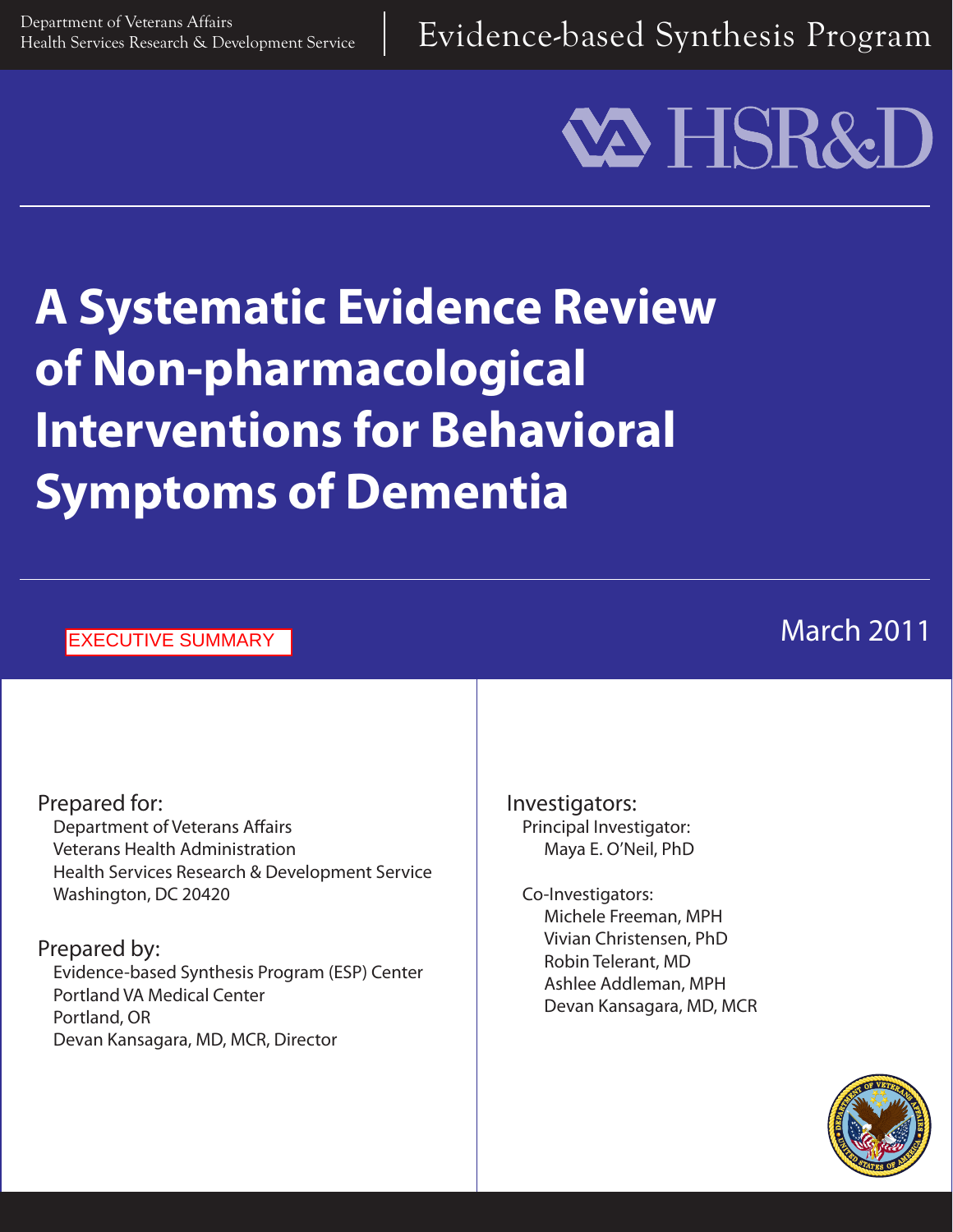#### **PREFACE**

Health Services Research & Development Service's (HSR&D's) Evidence-based Synthesis Program (ESP) was established to provide timely and accurate syntheses of targeted healthcare topics of particular importance to Veterans Affairs (VA) managers and policymakers, as they work to improve the health and healthcare of Veterans. The ESP disseminates these reports throughout VA.

HSR&D provides funding for four ESP Centers and each Center has an active VA affiliation. The ESP Centers generate evidence syntheses on important clinical practice topics, and these reports help:

- develop clinical policies informed by evidence,
- guide the implementation of effective services to improve patient outcomes and to support VA clinical practice guidelines and performance measures, and
- set the direction for future research to address gaps in clinical knowledge.

In 2009, the ESP Coordinating Center was created to expand the capacity of HSR&D Central Office and the four ESP sites by developing and maintaining program processes. In addition, the Center established a Steering Committee comprised of HSR&D field-based investigators, VA Patient Care Services, Office of Quality and Performance, and Veterans Integrated Service Networks (VISN) Clinical Management Officers. The Steering Committee provides program oversight, guides strategic planning, coordinates dissemination activities, and develops collaborations with VA leadership to identify new ESP topics of importance to Veterans and the VA healthcare system.

Comments on this evidence report are welcome and can be sent to Nicole Floyd, ESP Coordinating Center Program Manager, at nicole.floyd@va.gov.

**Recommended citation:** O'Neil M, Freeman M, Christensen V, Telerant A, Addleman A, and Kansagara D. Non-pharmacological Interventions for Behavioral Symptoms of Dementia: A Systematic Review of the Evidence. VA-ESP Project #05-225; 2011

This report is based on research conducted by the Evidence-based Synthesis Program (ESP) Center located at the Portland VA Medical Center, Portland, OR funded by the Department of Veterans Affairs, Veterans Health Administration, Office of Research and Development, Health Services Research and Development. The findings and conclusions in this document are those of the author(s) who are responsible for its contents; the findings and conclusions do not necessarily represent the views of the Department of Veterans Affairs or the United States government. Therefore, no statement in this article should be construed as an official position of the Department of Veterans Affairs. No investigators have any affiliations or financial involvement (e.g., employment, consultancies, honoraria, stock ownership or options, expert testimony, grants or patents received or pending, or royalties) that conflict with material presented in the report.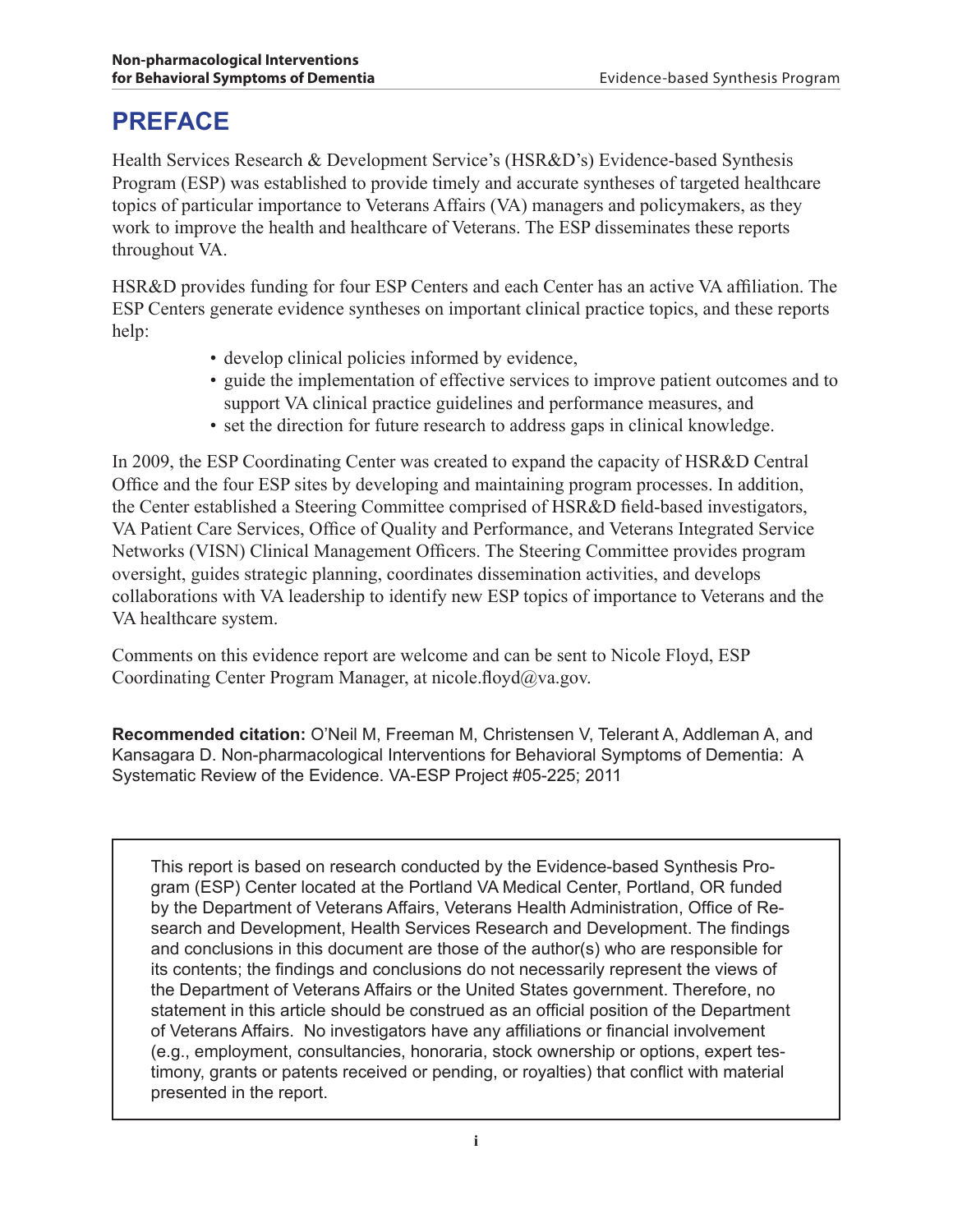#### **EXECUTIVE SUMMARY**

#### **BACKGROUND**

In 2004, the Office of the Assistant Deputy Under Secretary for Health for Policy and Planning estimated that the total number of Veterans with dementia would be as high as 563,758 in FY 2010.1 The VHA Office of Geriatrics and Extended Care (OGEC) in Patient Care Services has primary responsibility for coordination and direction of VHA dementia initiatives. OGEC convened an interdisciplinary Dementia Steering Committee (DSC) in December 2006, with the goal of making recommendations on comprehensive, coordinated care for Veterans with dementia.

The DSC requested VA HSR&D's Evidence-based Synthesis Program (ESP) to review evidence on selected topics, in order to assist with DSC planning efforts. This evidence review addresses the following questions:

Key Question #1. How do non-pharmacological treatments of behavioral symptoms compare in effectiveness with each other, with pharmacological approaches, and with no treatment?

Key Question #2. How do non-pharmacological treatments of behavioral symptoms compare in safety with each other, with pharmacological approaches, and with no treatment?

Key Question #3. How do non-pharmacological treatments of behavioral symptoms compare in cost with each other, with pharmacological approaches, and with no treatment?

#### **METHODS**

We conducted searches for systematic reviews of non-pharmacological interventions for dementia in MEDLINE (PubMed), using the following search terms: ("dementia"[MeSH Terms] OR "dementia"[All Fields]) AND systematic[sb]. We also searched in the Cochrane Database of Systematic Reviews and the Cochrane Database of Reviews of Effects (OVID) from database inception through July 2009, using the term dementia.mp. We obtained additional articles from reference lists of pertinent studies. We conducted a separate search for primary studies of animal-assisted therapies because there were no existing systematic reviews on this topic. Additional primary studies were suggested for inclusion by reviewers based on recency and relevance to the field. We summarized the findings of good quality systematic reviews of the primary literature on the various non-pharmacological interventions.

#### **RESULTS**

We identified 21 good quality systematic reviews that each examined a single nonpharmacological intervention, and seven good quality systematic reviews that reviewed a variety of interventions. Cognitive/emotion-oriented interventions were reviewed in 10 reports, sensory stimulation interventions in 12 reports, and behavior management techniques in 3 reports. We also added two primary studies related to behavior management techniques identified by our expert panel as neither of these more recent primary articles were included in previous systematic reviews. Three reports reviewed exercise. The search for primary studies of animal-assisted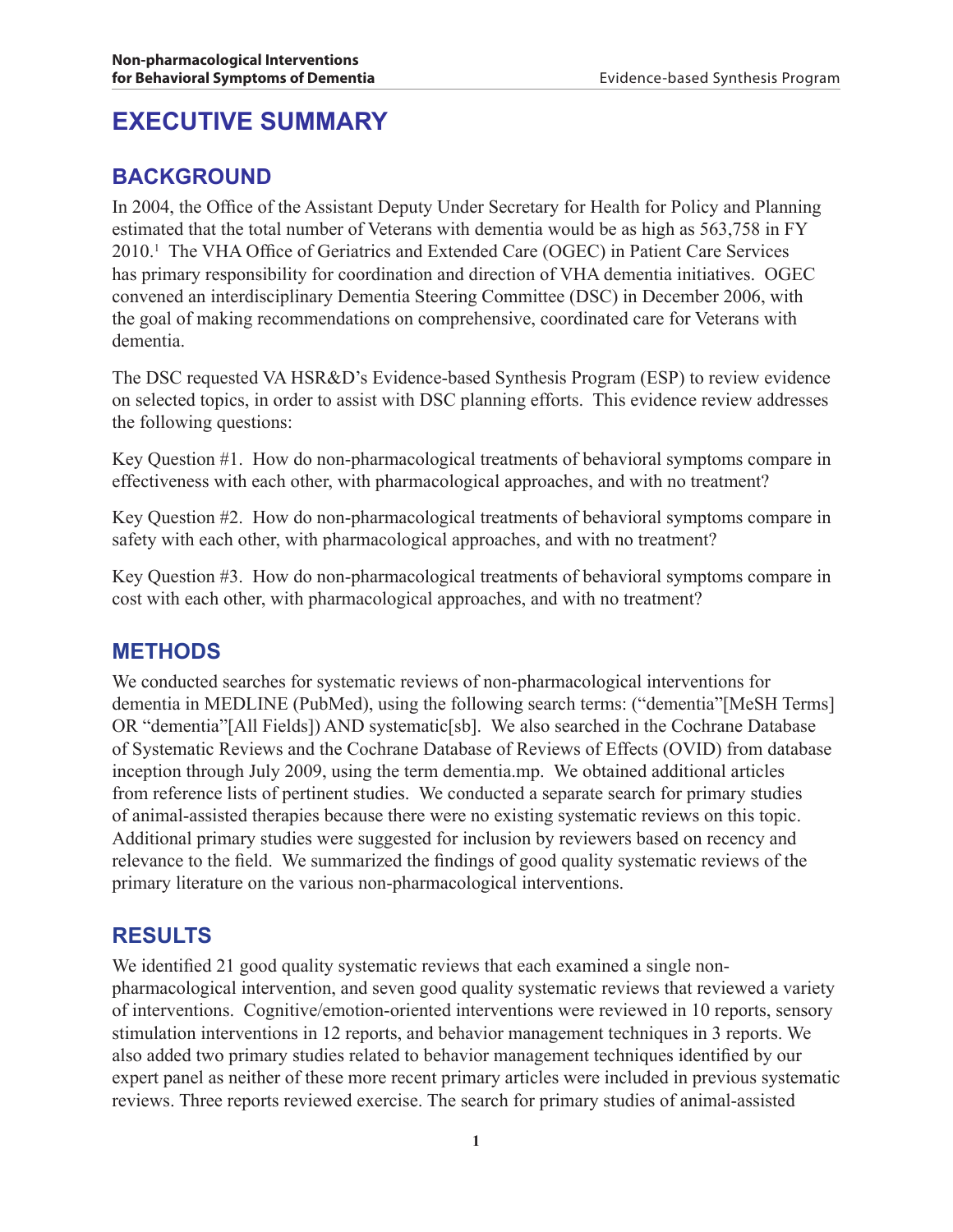therapies yielded nine prospective studies. Five reports reviewed a variety of interventions for wandering, and one report reviewed various interventions for agitation. Additionally, we added one primary study related to agitation identified by our expert panel as this recent study was not included in the previous systematic reviews. The findings for specific intervention types are summarized below.

#### **Summary of Findings**

**Key Question #1**. How do non-pharmacological treatments of behavioral symptoms compare in effectiveness with each other, with pharmacological approaches, and with no treatment?

#### *Cognitive/Emotion-oriented Interventions*

*Reminiscence Therapy*: Reminiscence therapy involves the discussion of past activities, events, and experiences with another person or a group of people. Two previous systematic reviews identified seven small randomized control trials (RCTs) of reminiscence therapy. This limited body of evidence does not support the use of reminiscence therapy for the treatment of behavioral symptoms of dementia.

**Simulated Presence Therapy (SPT):** SPT involves the use of audiotapes made by family members containing a scripted conversation about cherished memories about the patient's life. Overall, well-conducted studies are lacking, the evidence that SPT reduces behavioral symptoms of dementia is inconsistent, and SPT may have adverse effects in some patients.

*Validation Therapy:* Validation therapy is intended to give the individual an opportunity to resolve unfinished conflicts by encouraging and validating expressions of feeling. Four systematic reviews examined the effects of validation therapy in three RCTs as well as other study designs, and found mixed effects. Overall, there is insufficient evidence to draw conclusions about the efficacy of validation therapy for behavioral symptoms, depression, and emotional state associated with dementia.

#### *Sensory Stimulation Interventions*

*Acupuncture:* Acupuncture is an ancient Chinese treatment that has been used for over 3,000 years. One systematic review found no rigorously conducted RCTs. There is no good quality evidence indicating benefit or harm of acupuncture for the treatment of behavioral symptoms for dementia.

*Aromatherapy:* Aromatherapy consists of the use of fragrant oils from plants, and has been used to promote sleep and reduce behavioral symptoms in individuals with dementia. Overall, there is insufficient evidence that aromatherapy may be an effective treatment for agitation and other behavioral symptoms.

*Light Therapy:* Light stimulation aims to improve the circadian disturbances in the sleep-wake cycles experienced by individuals with dementia. Two systematic reviews identified six studies, including two RCTs. Although some studies found beneficial effects of bright light therapy on agitation and nocturnal restlessness, studies were generally limited by small sample size and poor quality. The limited body of evidence is insufficient to draw definitive conclusions about the effects of bright light therapy in managing sleep, behavior, or mood disturbances associated with dementia.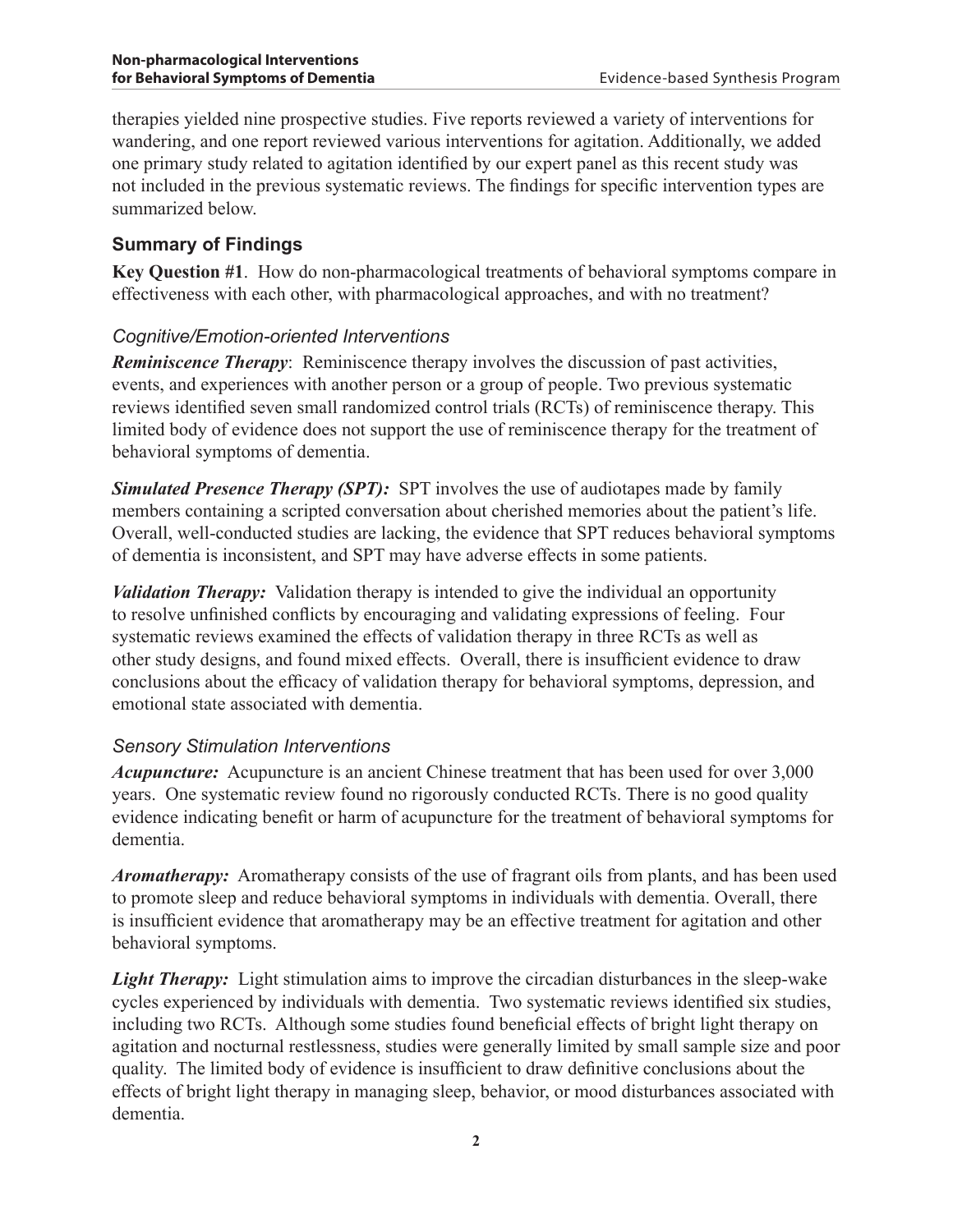*Massage and Touch:* Massage and touch therapies aim to reduce depression, anxiety, and other behavioral symptoms of dementia. A systematic review identified two small RCTs that reported increased calorie and protein intake in a study that compared touch combined with verbal encouragement during meals to verbal encouragement alone, and reduced agitation in a study that compared hand massage with calming music and with no treatment. This limited body of evidence suggests that, compared with no treatment, hand massage and touch therapy may have beneficial effects.

*Music Therapy:* Individuals with dementia may retain the ability to sing old songs, and musical abilities appear to be preserved in some individuals despite aphasia and memory loss. Music interventions range from activities administered by a professional music therapist to the presentation of recorded music by caregivers to patients in an individual or group setting. We identified four systematic reviews that examined a variety of study designs. Three RCTs reported reduced aggression, agitation, and wandering while listening to music; and other studies found similar reductions in behavioral symptoms, although there was no evidence of long-term effects. All studies were limited by methodological issues. Overall, well-conducted studies are lacking, but music interventions have potential for reducing agitation in patients with dementia in the short term.

*Snoezelen Multisensory Stimulation Therapy:* Multisensory stimulation (MSS), otherwise known as Snoezelen therapy, combines the therapeutic use of light, tactile surfaces, music, and aroma. MSS is based on the premise that neuropsychiatric symptoms may result from periods of sensory deprivation. There were six RCTs identified among four systematic reviews. Although the evidence did not consistently demonstrate a durable effect of MSS therapy on behavioral symptoms, preliminary findings of short-term benefits and the reported pleasantness of the treatment suggest that future research is warranted.

*Transcutaneous Electrical Nerve Stimulation (TENS): TENS is a non-invasive analgesic* technique that is most often used for pain control and occasionally for neurological and psychiatric conditions, such as drug/alcohol dependency, headaches, and depression. A systematic review combined data from three RCTs in individuals with dementia and found no significant effects on sleep disturbances or behavioral symptoms, evaluated immediately after treatment or at six-week follow-up. Although some short-lived improvements in neuropsychological symptoms of dementia have been observed with TENS, definite conclusions on the possible benefits of this intervention cannot be made.

#### *Behavior Management Techniques*

Behavior management techniques include a wide variety of behavioral interventions such as functional analysis of specific behaviors, token economies, habit training, progressive muscle relaxation, communication training, behavioral or cognitive-behavioral therapy, and various types of individualized behavioral reinforcement strategies. Findings from three systematic reviews including seven RCTs and two additional more recent trials provide some support for behavior management techniques as effective interventions for behavioral symptoms of dementia. However, mixed study results, the variety of specific interventions across studies, and methodological concerns in many studies suggest that additional research in this area replicating results is warranted.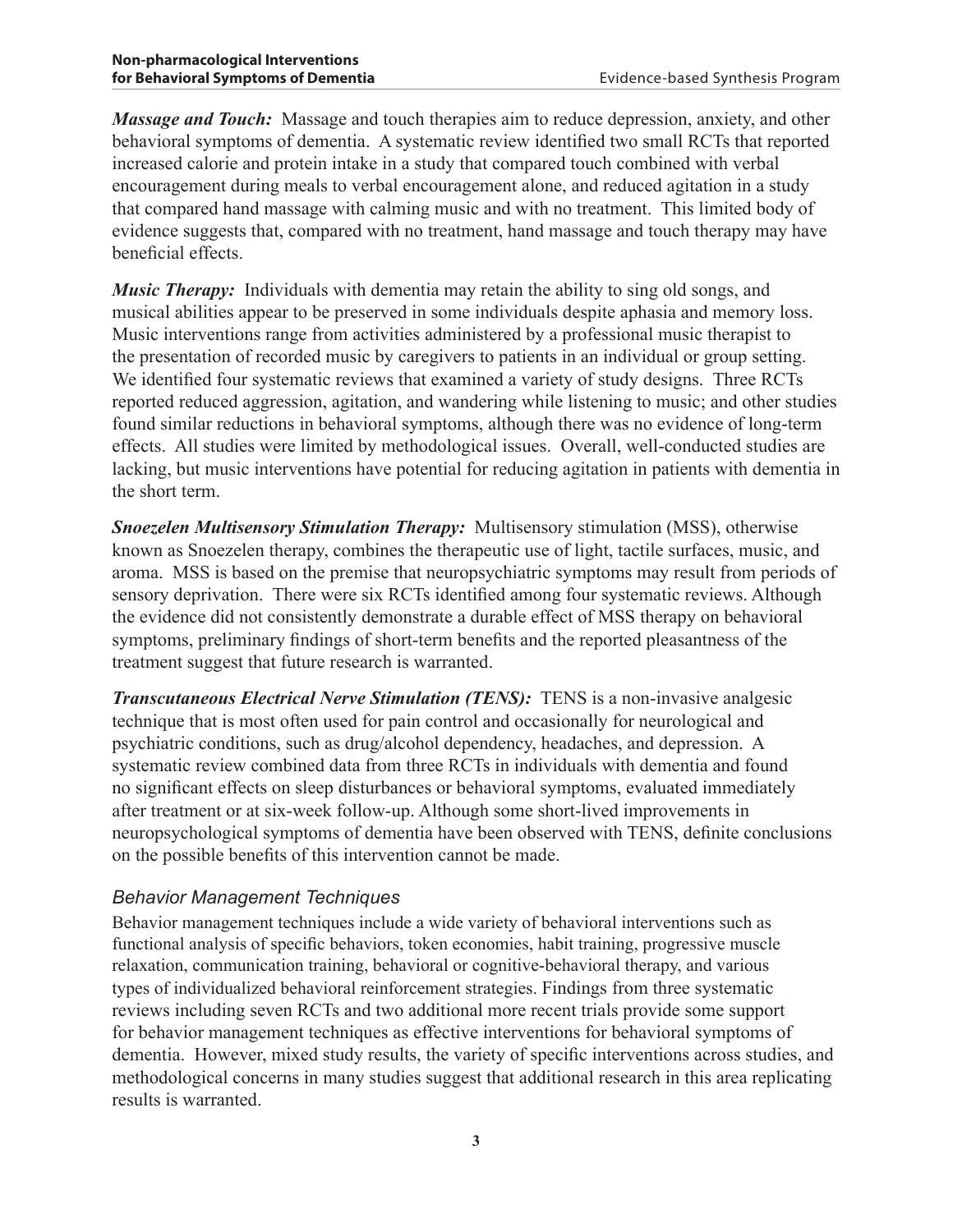#### *Other Psychosocial Interventions*

*Animal-assisted Therapy:* There were no RCTs evaluating the effectiveness or harm of pet therapy. Nine non-randomized studies demonstrated decreases in agitated and disrupted behaviors, increases in social and verbal interactions, decreases in passivity, and increases in nutritional intake. The findings suggest that pet therapy has potential for benefit, but more rigorous studies are needed to establish benefit, harms, and feasibility for implementation in VA settings.

*Exercise:* Three systematic reviews of 59 studies showed inconsistent effects of exercise interventions on behavioral symptoms and functional status. Variations in intensity of exercise intervention, severity of dementia at baseline, and outcome measures make it difficult to draw a firm conclusion. Many of the included studies were small and did not use rigorous methodology. The most consistent evidence showed that exercise did increase sleep duration and decrease nighttime awakenings. While the impact of improved sleep on distal health outcomes remains uncertain, there may be an additional benefit to caregivers who are disproportionally affected by dysfunctional sleep.

#### *Various Interventions Targeting a Specific Behavioral Symptom*

*Wandering:* A variety of interventions for wandering were examined in four systematic reviews. There were no RCTs on the effects of subjective visual barriers, such as mirrors, floor grids, camouflage of doors or doorknobs, and concealment of view through door windows. Two RCTs determined that exercise and walking therapies had no impact on wandering. No evidence is available on the effects of wander gardens. Tracking devices, motion detection devices, and home alarms were generally effective in detecting wandering and locating lost patients in nonrandomized studies. Evidence about the effects of sensory stimulation therapies, such as MSS, aromatherapy, and music on wandering, is scant and inconclusive.

*Agitation:* A systematic review of agitation identified 14 RCTs of a variety of interventions. Three studies of sensory interventions (aromatherapy, thermal bath, calming music, and hand massage) showed a statistically significant decrease in agitation when combined in meta-analysis, but there was substantial variability in the type of intervention, duration of exposure, and outcomes measured. Other interventions including social contact, environmental modification, caregiver training, and behavior therapy showed no effects on agitation. One recently conducted primary study suggested to us by reviewers provided preliminary support for the effectiveness of systematic individualized intervention in decreasing agitation, though a lack of assessor blinding to condition limits the validity of these findings.

*Inappropriate Sexual Behavior:* There were no systematic reviews that examined the topic of inappropriate sexual behavior among individuals with dementia. Currently, the effectiveness of non-pharmacological treatments for inappropriate sexual behavior is unknown.

#### *Comparative effectiveness among non-pharmacological interventions and between pharmacological and non-pharmacological approaches*

None of the systematic reviews captured in our search identified any head-to-head trials that directly compared effectiveness among different non-pharmacological interventions, or between non-pharmacological and pharmacological treatments.